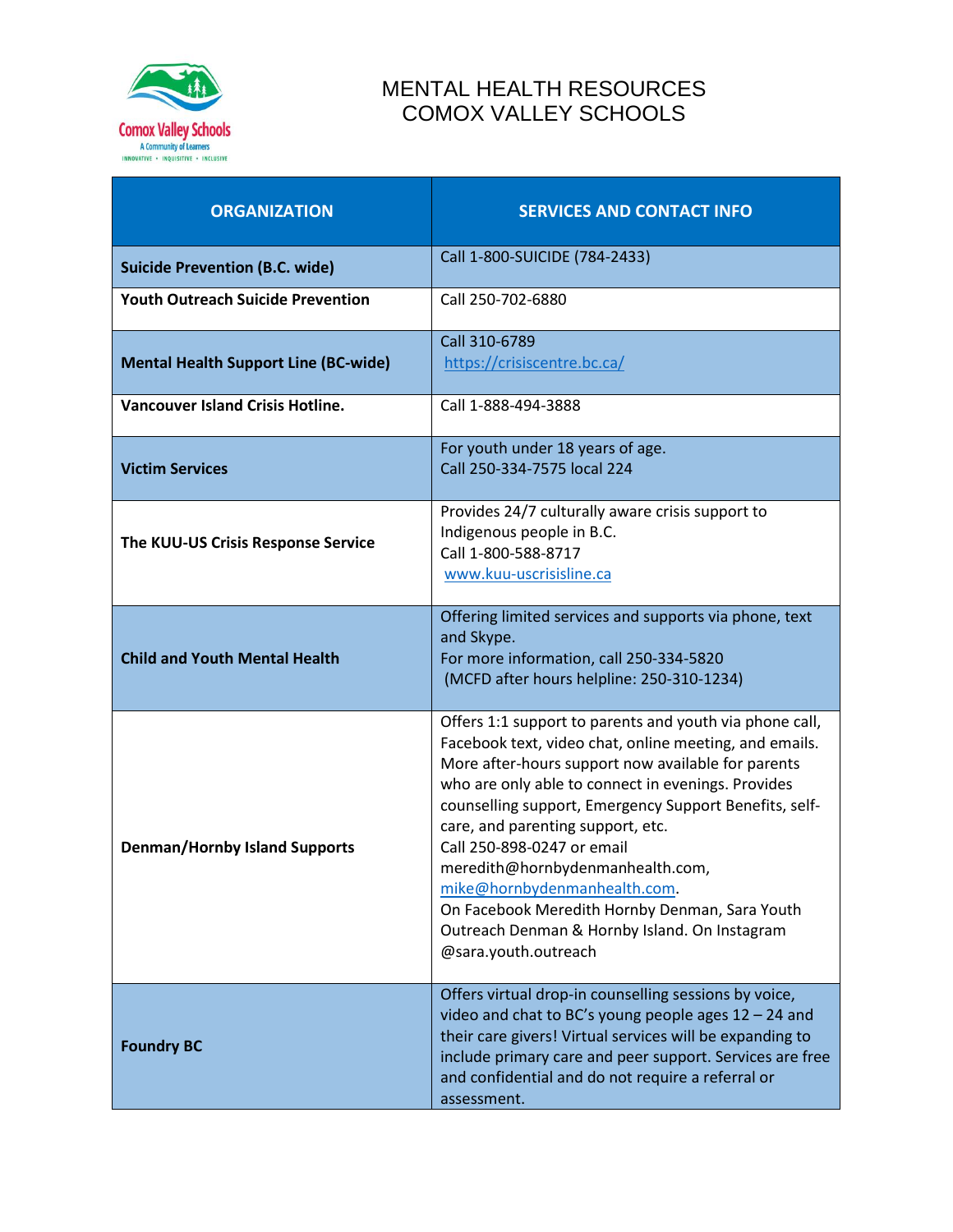

## MENTAL HEALTH RESOURCES COMOX VALLEY SCHOOLS

| <b>ORGANIZATION</b>                 | <b>SERVICES AND CONTACT INFO</b>                                                                                                                                                                                                                                                                    |
|-------------------------------------|-----------------------------------------------------------------------------------------------------------------------------------------------------------------------------------------------------------------------------------------------------------------------------------------------------|
|                                     | Call 1-833-308-6379 to book an appointment or visit<br>https://foundrybc.ca/get-support/virtual/                                                                                                                                                                                                    |
| <b>Kids Help Phone</b>              | Canada's only 24/7, national support service. We offer<br>professional counselling, information and referrals and<br>volunteer-led, text-based support to young people in<br>both English and French.<br>Call 1-800-668-6868.<br>Children can text 686868 for support. Kids help phone<br>310-1234. |
| <b>Mamatoto Counselling</b>         | Offering free Online Group support on Tuesdays at 1<br>p.m. for one hour. Free online support for front-line<br>healthcare workers Mondays 5-6.<br>For more information, email<br>https://www.mamatotocounselling.ca                                                                                |
| <b>Comox Valley Family Services</b> | Call 250-338-7575                                                                                                                                                                                                                                                                                   |
| <b>John Howard Society</b>          | Child & Youth Mental Health Outreach Counselling,<br>Youth & Family Substance Use Services are all operating<br>either online or in person. Parent support meetings<br>hosted via Zoom 2x per week. Some grocery and meal<br>vouchers will soon be available for youth.<br>Call 250-338-7341        |
| <b>The FORCE</b>                    | Offering support to understand how to navigate the<br>mental health and substance use system.<br>For more information call 1-855-887-8004<br>or http://www.forcesociety.com                                                                                                                         |
| <b>Kelty Mental Health</b>          | Offering support for mental health. For more<br>information https://www.keltymentalhealth.ca                                                                                                                                                                                                        |
| Youth Mindfulness Group (Y Mind)    | YMCA-YWCA in Victoria is offering an online version<br>that is open to all of Vancouver Island. For more<br>information email:<br>mindfulness@vancouverislandy.ca                                                                                                                                   |